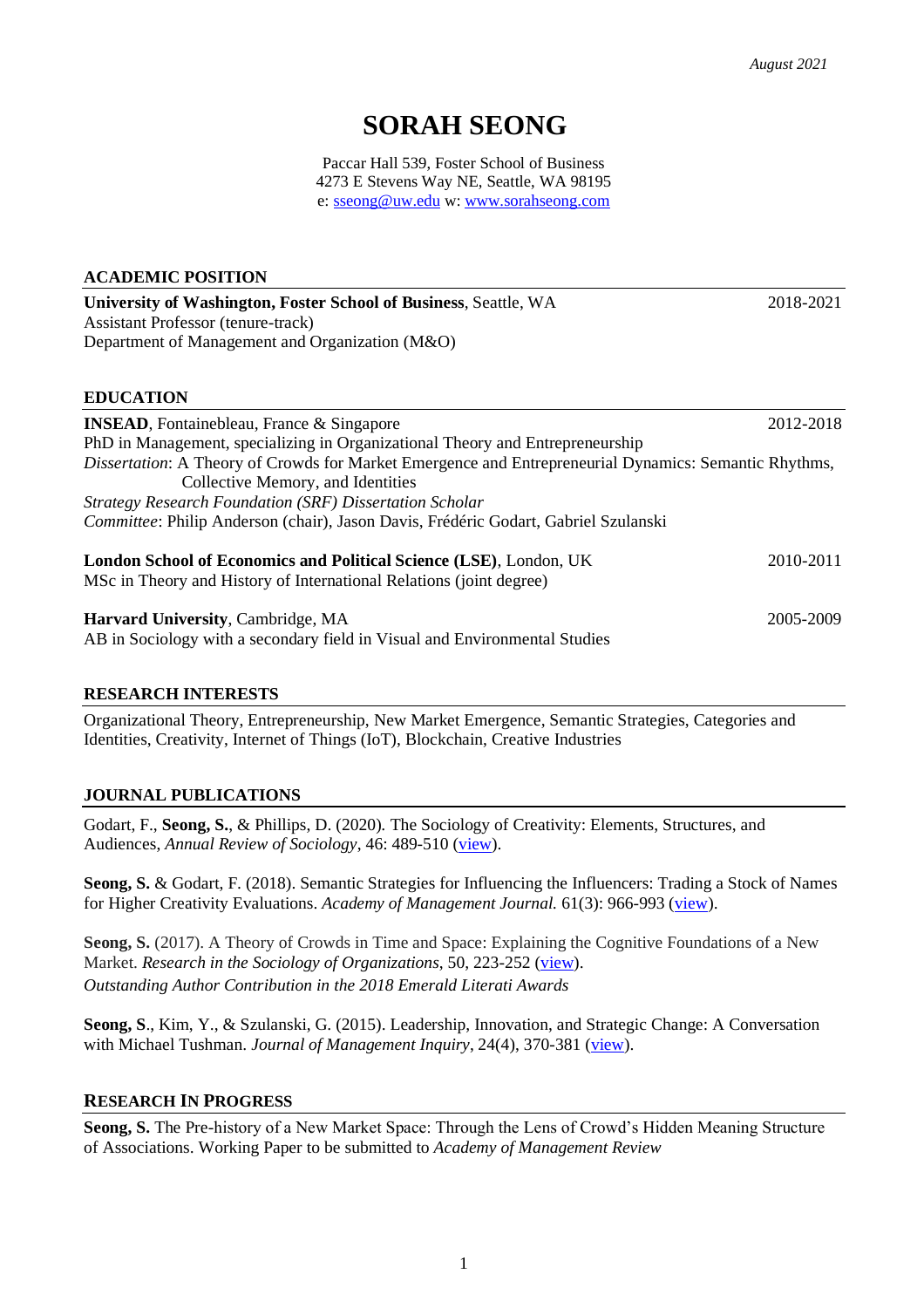Askin, N., **Seong, S.**, & Szulanski, G. A Theory of Strategy Making: The Micro-dynamics of Balance and the Songwriting Process. Working Paper to be submitted to *Administrative Science Quarterly*

**Seong, S.** All that Rhythm of Entrepreneurial Storytelling: At the Nexus of Emergent vs. Gatekeeping Arenas. Working paper.

**Seong, S.** Winning the Crowd's Collective Mind and Memory: In Pursuit of Nascent Market Legitimacy. Working paper.

## **BOOK PUBLICATIONS**

**Seong, S.**, Hoefer, R., & McLaughlin, S. *NFT Revolution.* Gilbut, 2021.

Godart, F. & **Seong, S**. (2014). Is Sustainable Luxury Fashion Possible? In M. A. Gardetti & A. L. Torres (Eds.), *Sustainable Luxury: Managing Social and Environmental Performance in Iconic Brands*: 12-27. Sheffield Greenleaf Publishing [\(view\)](https://www.researchgate.net/publication/269221324_Is_sustainable_luxury_fashion_possible).

**Seong**, Sorah. *Too Precious to Miss*. [original title in Korean] Book Net, 2008. ISBN: 9788996073079

# **SELECTED CONFERENCE PARTICIPATION**

## **Academy of Management (AOM) Annual Conference, Boston (USA), August 2019**

- *Presenter. "*The Evolutionary Story of Labels in a New Market Space: Through the Lens of Crowds.
- *Presenter. "*All that Rhythm of Identity Propagation: At the Nexus of Sensemaking Arenas."
- *Paper Session Chair.* "Category Dynamics: Emergence, Expansion, Adaption, Hybridization."

## **Academy of Management (AOM) Annual Conference, Atlanta (USA), August 2017**

- *Organizer & Presenter*. "Uncovering Crowds as Interstitial Spaces: Crowds that Influence and that Ought to be Influenced." \*Showcase Symposium sponsored by OMT & TIM.
- *Organizer.* "The Sound of Leadership in Shared Dynamics: An Evening with the GRAMMY-nominated A Far Cry." Professional Development Workshop (PDW) sponsored by OMT, OB, & ODC.
- *Organizer.* OMT Café on "Shared leadership with the GRAMMY-nominated A Far Cry."
- *Presenter.* "A Science of Disciplined Imagination: An Intrapersonal Process Model of Strategy Making."

# **Strategic Management Society (SMS) Conference, Berlin (Germany), September 2016**

- *Finalist*. *Best Conference Paper Award*. "Crowds' Hidden Meaning Structure in Market Emergence."
- *Presenter.* Strategy Research Foundation (SRF) Dissertation Scholar Final Presentation.

#### **Academy of Management (AOM) Annual Conference, Anaheim (USA), August 2016**

- *Organizer & Presenter*. "Novelty Ain't No Virgin Birth: Uncovering Novelty Emergence through Music, Time, and Technology." Symposium sponsored by OMT, TIM, & ENT.
- *Organizer.* OMT Café on "Crowd, Time, and Entrepreneurship."
- *Paper Session Chair.* "Emergence of Categories & Networks."
- *Selected participant*. OMT Doctoral Consortium.

#### **Strategic Management Society (SMS) Conference, Denver (USA), October 2015**

- *Presenter*. "Bringing Process Back to Strategic Variation: Individuals' Navigation through Disciplined Imagination."
- *Participant.* Strategy Research Foundation (SRF) Dissertation Scholars Workshop.

#### **Academy of Management (AOM) Annual Conference, Vancouver (Canada), August 2015**

- *Organizer & Presenter*. "The Beginning of a New Beginning: Connecting with a Collective Mind in Form Emergence." Professional Development Workshop (PDW) sponsored by OMT, TIM, ENT, MOC, & TIM.
- *Co-organizer.* OMT Café on "Collective Meaning-work in Form Emergence."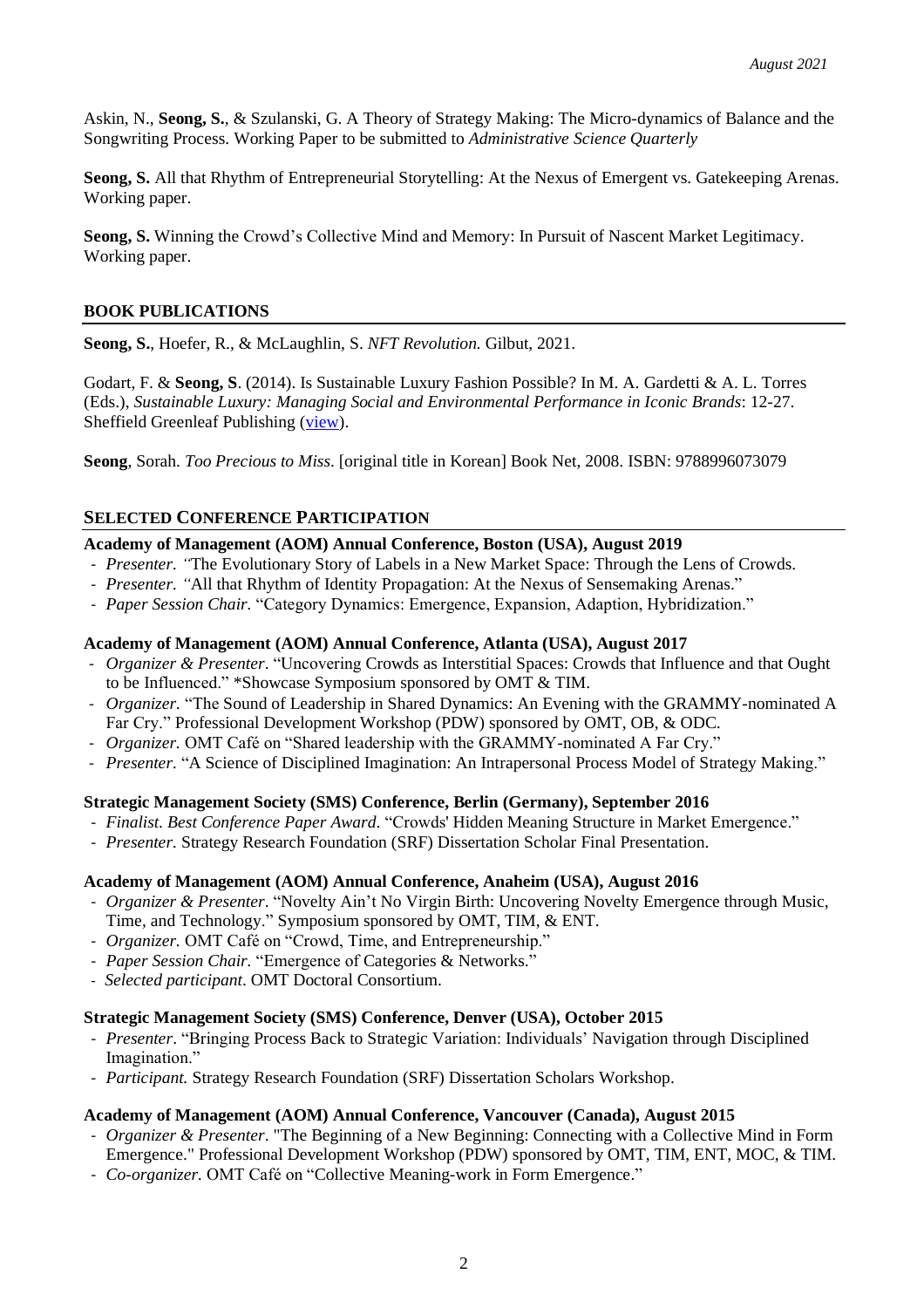- *Organizer & Presenter*. "Breathing Life into Technology: Socio-cognitive Paths towards Opening the Black Box." Symposium sponsored by OMT, TIM, & MOC.
- *Presenter*. "Semantic Constellations: The Impact of Subsidiary Naming on Parent Firms' Creativity."

## **Strategic Management Society (SMS) Annual Conference, Madrid (Spain), September 2014**

- *Co-chair.* The Foundational Thinkers Interview Series with Michael Tushman (HBS). Sponsored by Knowledge and Innovation (K&I) Interest Group.

# **AWARDS & HONORS**

Named one of the world's Top 50 Undergraduate Business Professors, *Poets & Quants,* 2020 *Nominee,* University of Washington Distinguished Teaching Award, 2020 *Recipient,* Outstanding Author Contribution in the 2018 Emerald Literati Awards *Recipient,* Rudolf & Valeria Maag Scholarship in Entrepreneurship (20K Euros), 2017-2018 *Showcase Symposium*, TIM Division, Academy of Management Annual Meeting, Atlanta, 2017 *Finalist for Best Conference Paper Prize*, Strategic Management Society Annual Conference, Berlin, 2016 *Recipient,* Strategy Research Foundation (SRF) Dissertation Scholarship (10K USD), 2015-2016 *Recipient,* Doctoral fellowship, INSEAD, 2012-2017 *Member,* The National Scholars Honor Society, USA, 2008 *Certified,* Master class in violin performance, St. Petersburg State Conservatory, 2007 *Recipient,* Full-ride scholarship, Kwanjeong Educational Foundation (200K USD), 2005-2009 *Recipient,* President's Education Award, USA, 2000

# **TEACHING & CASES**

## **Foster School of Business, University of Washington**

*Instructor*

- ENTRE370: Introduction to Entrepreneurship (+40 students in each section)
	- Winter 2019 (4.8/5.0), Spring 2019 (4.8/5.0, 4.6/5.0), Fall 2019 (4.7/5.0, 4.4/5.0)
- MGMT430: Strategic Management Capstone (+50 students in each section) - Winter 2020 (4.7/5.0, 4.9/5.0), Winter 2021 (4.9/5.0, 4.9/5.0), Spring 2021 (4.9/5.0, 4.8/5.0)
- MGMT 499: Exploring SaaS Go to Market Strategy
	- Spring 2021
- ENTRE600: Independent Research (PhD)
	- Spring 2020

# **INSEAD**

*Teaching Assistant* 

- MBA Program, New Business Ventures, Spring 2018
- Executive Education Program, UNICEF Leadership Development Program, June-Nov 2013

#### **Cases**

- Anderson, P. & **Seong, S.** Biotopia. INSEAD Case 6309, June 2017

# **SERVICE**

#### **External Affiliations**

*Member & Reviewer,* Academy of Management (AOM), 2013-present *Member,* Strategic Management Society (SMS), 2013-present

#### **Internal Affiliations**

*PhD Admissions Committee,* Management & Organization, Foster School of Business, 2020, 2021 *Speaker Series Coordinator,* Management & Organization, Foster School of Business, 2020-2021